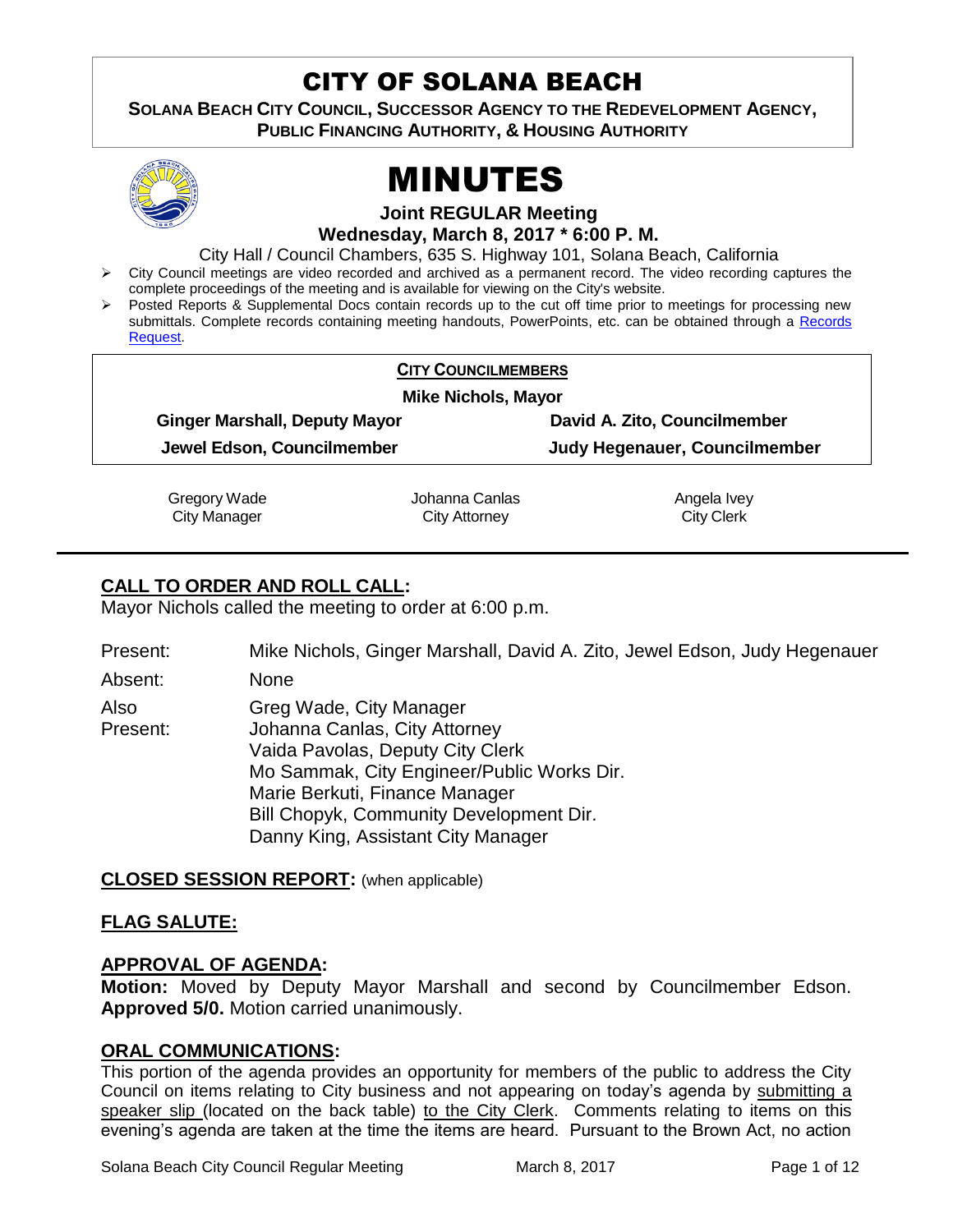shall be taken by the City Council on public comment items. Council may refer items to the City Manager for placement on a future agenda. The maximum time allotted for each presentation is THREE MINUTES (SBMC 2.04.190). Please be aware of the timer light on the Council Dais.

Cindi Clemons stated that she was the Board member of the Civic and Historical Society and that the addition of QR Codes to all Historical Buildings in Solana Beach was completed, that a bar code called a "QR code" could be accessed via QR Application on a smart phone or a tablet, and that it would contain all the historical information on these buildings.

David Rolland stated that he the Communication Director from Senator Toni Atkin's office as a liaison to the City of Solana Beach. He said that a brief update on what was happening in Sacramento included the Governor release of his proposed conservative budget in January with a deficit of around \$2 billion which would provide \$1 billion to the rainy day fund, that funding should continue for schools and higher education, that the Legislative Analyst Office showed a rosier view of the budget but the May revisions would clarify a more accurate view. He stated that Senator Atkins' priorities were the Rules Committee, Transportation and Housing Committee, Natural Resources and Water, Health and Labor committees, and that other priorities included affordable housing, protecting access to healthcare, expanding civil rights, access to affordable higher education, and fighting human trafficking. He said that Senator Atkins was currently working on Senate Bill 2 which would create permanent funding for affordable housing and 3 bills on human trafficking.

Irene de Watteville stated that she was a resident and had been following the call-for-art at the fire station, which was a prominent site, that this art project had a budget for art and landscaping of \$70,000, and that she had spoken with other public artists around San Diego and many did not submit because it was not enough funding. She said that Public Arts Commission had selected two choices for the art project at the fire station, but that she was disappointed with the choices and that her vision of the art project was to be a dramatic and dynamic sculpture, that encouraged people to walk, that most proposals were landscaping and only one that had a serious proposal which was not safe for children and did not include landscaping. She asked Council to consider re-addressing the proposal for a landscaping project for pedestrians or a gorgeous sculpture.

Naomi Nussbaum said that she had lived on Barbara Avenue for 25 years and was a pioneering arts commissioner and public art consultant in the field for a long time, that she was concerned over the Fire House art project and that the RFP (Request for Proposal) was too vague and did not specify a budget for landscaping and art. She said that the two selections were disappointing, that it needed to be clear if it was a public art project or a landscaping project, that the RFP should be re-organized and re-opened and establish a clearer way for proceedings, and submitted an example (on file).

# **COUNCIL COMMUNITY ANNOUNCEMENTS / COMMENTARY:**

*An opportunity for City Council to make brief announcements or report on their activities. These items are not agendized for official City business with no action or substantive discussion.* 

Council reported community announcements and events.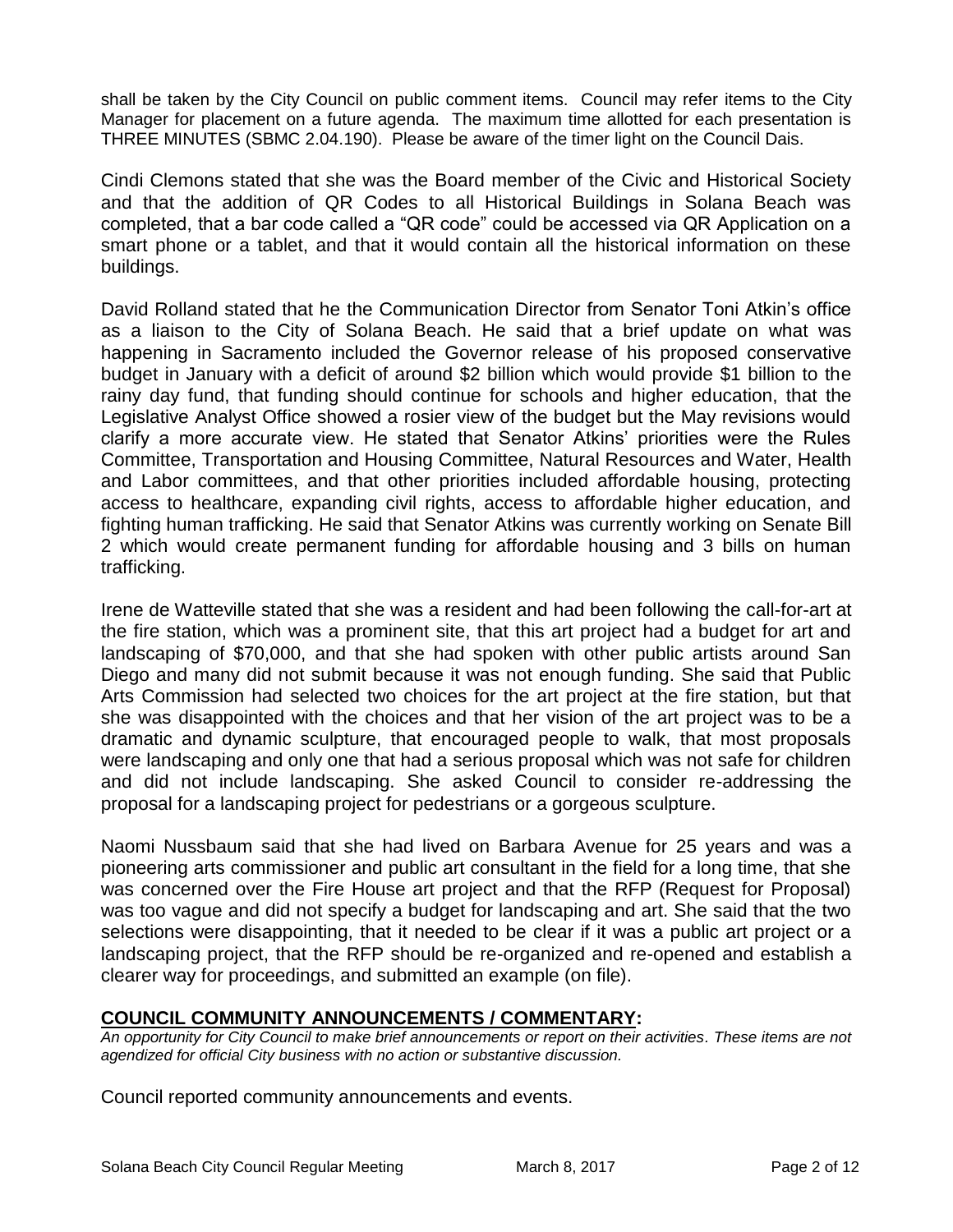# **A. CONSENT CALENDAR:** (Action Items) (A.1. - A.5.)

Items listed on the Consent Calendar are to be acted in a single action of the City Council unless pulled for discussion. Any member of the public may address the City Council on an item of concern by submitting to the City Clerk a speaker slip (located on the back table) before the Consent Calendar is addressed. Those items removed from the Consent Calendar by a member of the Council will be trailed to the end of the agenda, while Consent Calendar items removed by the public will be discussed immediately after approval of the Consent Calendar.

# **A.1. Minutes of the City Council.**

Recommendation: That the City Council

1. Approve the Minutes of the City Council Meetings held January 25, 2017.

# [Item A.1. Report \(click here\)](https://solanabeach.govoffice3.com/vertical/Sites/%7B840804C2-F869-4904-9AE3-720581350CE7%7D/uploads/Item_A.1._Report_(click_here)_3-8-17.PDF)

#### [A.1. Updated Report #1](https://solanabeach.govoffice3.com/vertical/Sites/%7B840804C2-F869-4904-9AE3-720581350CE7%7D/uploads/A.1._Updated_Report_1_3-8-17.pdf)

*Posted Reports & Supplemental Docs contain records up to the cut off time, prior to the start of the meeting, for processing new submittals. The final official record containing handouts, PowerPoints, etc. can be obtained through a Records Request to the City Clerk's Office.* **Motion:** Moved by Deputy Mayor Marshall and second by Councilmember Zito. **Approved** 

**5/0** Motion carried unanimously.

#### **A.2. Register Of Demands.** (File 0300-30)

Recommendation: That the City Council

# 1. Ratify the list of demands for February 4, 2017 through February 17, 2017.

#### [Item A.2. Report \(click here\)](https://solanabeach.govoffice3.com/vertical/Sites/%7B840804C2-F869-4904-9AE3-720581350CE7%7D/uploads/Item_A.2._Report_(click_here)_3-8-17.PDF)

**Posted Reports & Supplemental Docs contain records up to the cut off time, prior to the start of the meeting, for processing new submittals.** *The final official record containing handouts, PowerPoints, etc. can be obtained through a Records Request to the City Clerk's Office.* **Motion:** Moved by Deputy Mayor Marshall and second by Councilmember Zito. **Approved 5/0** Motion carried unanimously.

# **A.3. General Fund Adopted Budget for Fiscal Year 2016-2017 Changes.** (File 0330-30)

# Recommendation: That the City Council

1. Receive the report listing changes made to the Fiscal Year 2016-2017 General Fund Adopted Budget.

# [Item A.3. Report \(click here\)](https://solanabeach.govoffice3.com/vertical/Sites/%7B840804C2-F869-4904-9AE3-720581350CE7%7D/uploads/Item_A.3._Report_(click_here)_3-8-17.PDF)

*Posted Reports & Supplemental Docs contain records up to the cut off time, prior to the start of the meeting, for processing new submittals. The final official record containing handouts, PowerPoints, etc. can be obtained through a Records Request to the City Clerk's Office.*

**Motion:** Moved by Deputy Mayor Marshall and second by Councilmember Zito. **Approved 5/0** Motion carried unanimously.

# **A.4. Claims Procedure Update - Administrative Policy No. 27 –** (File 0100-90)

This Item was continued to a future meeting.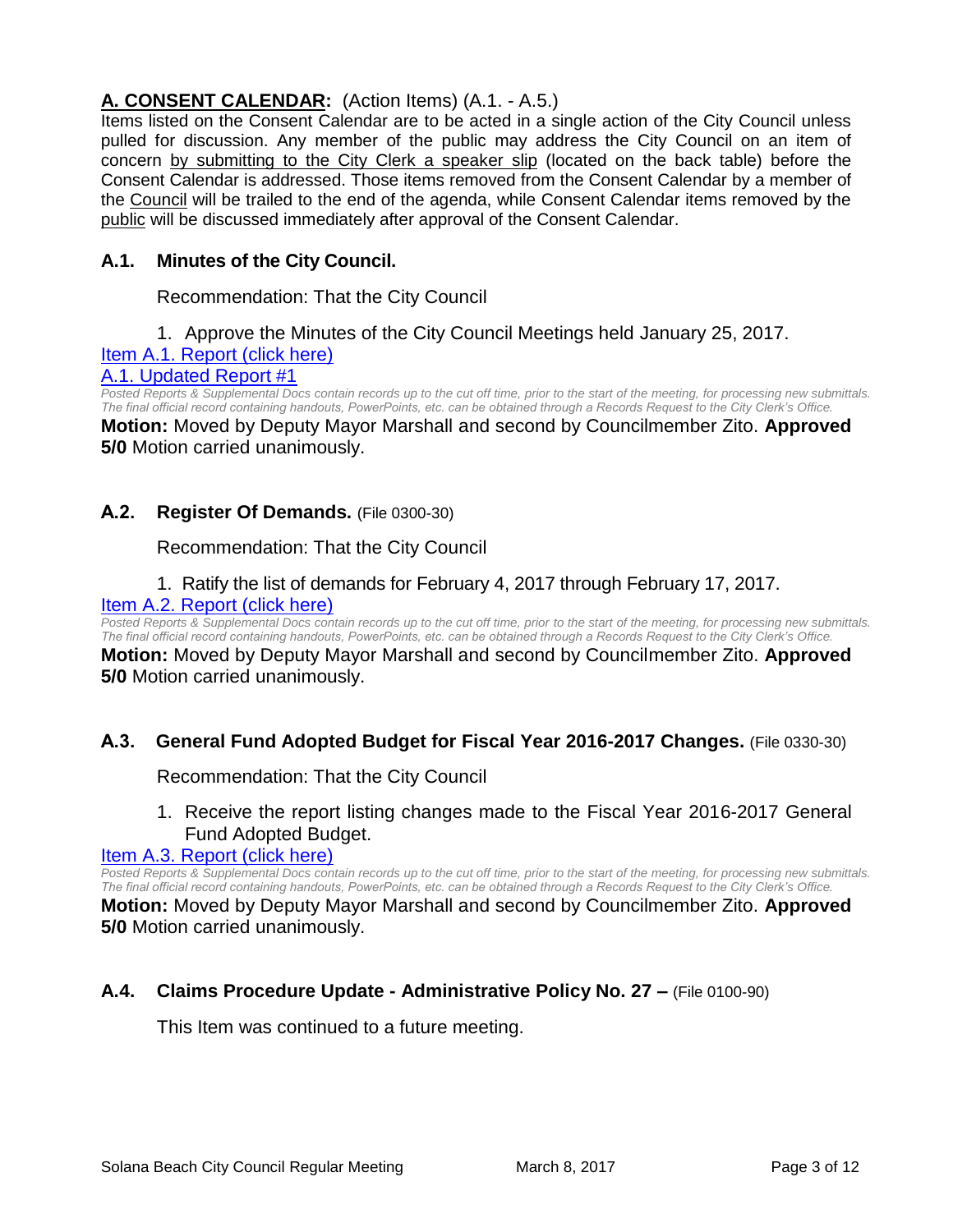# **A.5. Temporary Staffing Funding.** (File 0560-40)

Recommendation: That the City Council

# 1. Adopt **Resolution 2017-037** ratifying total expenditures with Apple One for temporary staffing coverage in the amount of \$45,000.

#### Item A.5. [Report \(click here\)](https://solanabeach.govoffice3.com/vertical/Sites/%7B840804C2-F869-4904-9AE3-720581350CE7%7D/uploads/Item_A.5._Report_(click_here)_3-8-17.PDF)

*Posted Reports & Supplemental Docs contain records up to the cut off time, prior to the start of the meeting, for processing new submittals. The final official record containing handouts, PowerPoints, etc. can be obtained through a Records Request to the City Clerk's Office.*

**Motion:** Moved by Deputy Mayor Marshall and second by Councilmember Zito. **Approved 5/0** Motion carried unanimously.

# **B. PUBLIC HEARINGS:** (B.1. – B.4.)

This portion of the agenda provides citizens an opportunity to express their views on a specific issue as required by law after proper noticing by submitting a speaker slip (located on the back table) to the City Clerk. After considering all of the evidence, including written materials and oral testimony, the City Council must make a decision supported by findings and the findings must be supported by substantial evidence in the record. An applicant or designees for a private development/business project, for which the public hearing is being held, is allotted a total of fifteen minutes to speak, as per SBMC 2.04.210. A portion of the fifteen minutes may be saved to respond to those who speak in opposition. All other speakers have three minutes each. Please be aware of the timer light on the Council Dais.

#### **B.1. Public Hearing: 2016 Annual Housing Element Progress Report.** (File 0630-10)

Recommendation: That the City Council

- 1. Conduct the Public Hearing: Open the public hearing, Report Council disclosures, Receive public testimony, Close the public hearing.
- 2. Find the project exempt from the California Environmental Quality Act pursuant to Section 21065 of the State CEQA Guidelines; and
- 3. Adopt **Resolution 2017-033** approving the 2016 Housing Element Annual Progress Report as submitted and directing City Staff to file the report with the California Department of Housing and Community Development and the Governor's Office of Planning and Research.

#### [Item B.1. Report \(click here\)](https://solanabeach.govoffice3.com/vertical/Sites/%7B840804C2-F869-4904-9AE3-720581350CE7%7D/uploads/Item_B.1._Report_(click_here)_3-8-17.PDF)

*Posted Reports & Supplemental Docs contain records up to the cut off time, prior to the start of the meeting, for processing new submittals. The final official record containing handouts, PowerPoints, etc. can be obtained through a Records Request to the City Clerk's Office.*

Greg Wade, City Manager, introduced the item and stated that each year the Housing Element Update report was a requirement by the Government Code on the Housing Element cycle.

Bill Chopyk, Community Development Dir., presented a PowerPoint (on file).

Council and Staff discussed that the income levels for affordable housing came from the state, which was passed from the U.S. Department of Housing and Urban Development, that each county had an established affordable housing income level which was updated each year. Discussion continued regarding the fact that 3 affordable housing projects were proposed on S. Sierra (a 10 unit project, City parking lot, and Distillery Parking lot) and that it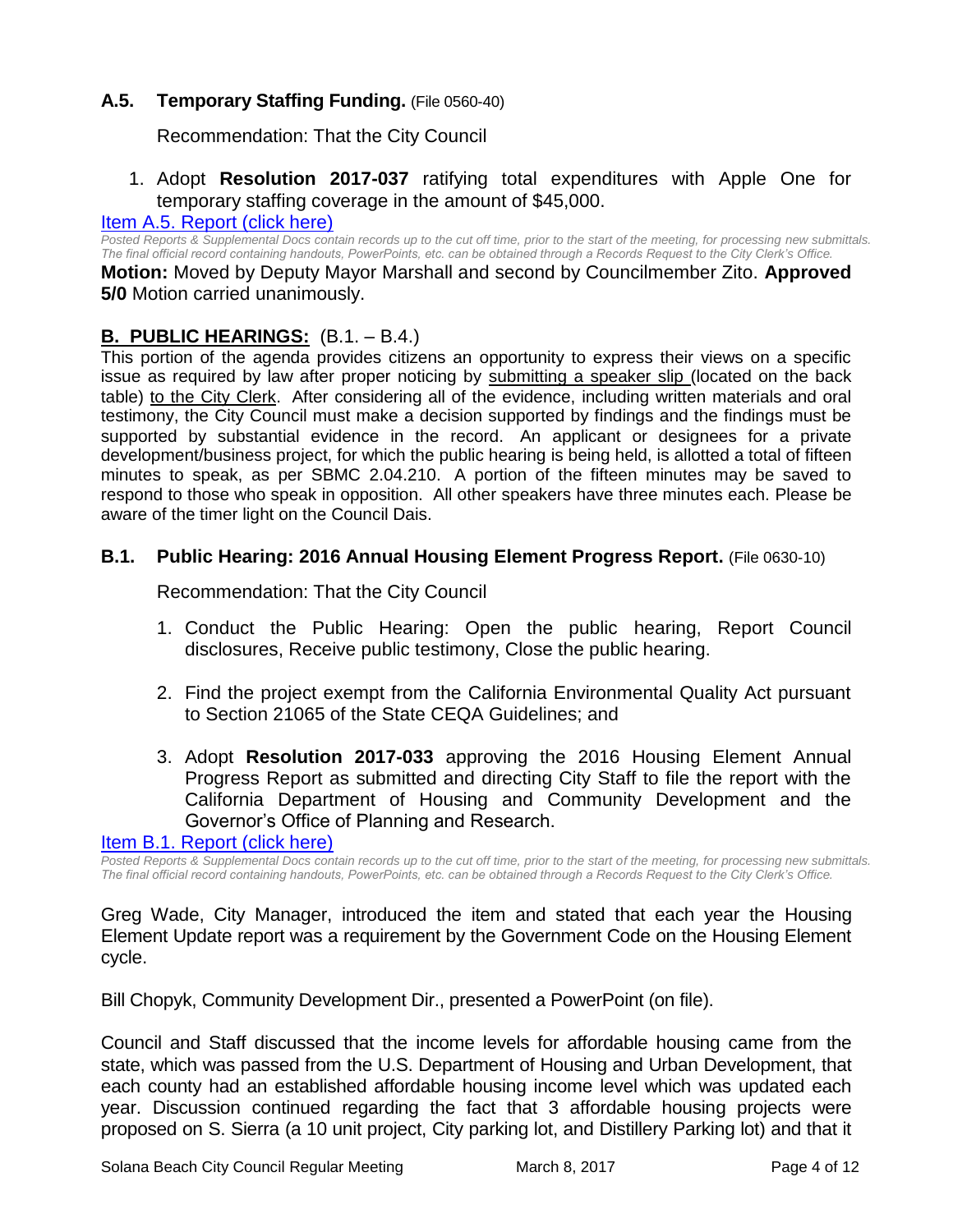seemed highly concentrated in one area and whether it could be spread out in other areas of the City, that the City parking lot and Distillery Parking lot projects were not approved at the time but were identified as sites in the Housing Element, that RFPs (Request for Proposals) would be out sometime this or next year.

Discussion continued that the S. Sierra 10 unit project was approved when the Housing Element was put together, and they reviewed sites all throughout the City, that favorable sites were City owned sites and private projects, that developers responding to an RFP could provide proposals that are mixed income projects with varying income levels, and confirmed that the Train Station did not submit a formal proposal regarding affordable housing, but that they did present a project that included housing, and that it could be an affordable housing project but was not confirmed at this time.

**Motion:** Moved by Councilmember Zito and second by Deputy Mayor Marshall to close the public hearing. **Approved 5/0.** Motion carried unanimously.

**Motion:** Moved by Councilmember Zito and second by Councilmember Edson. **Approved 4/1.** (Noes: Marshall) Motion carried.

**B.2. Public Hearing: 826 Seabright Lane, Applicant: Wilkinson, Case 17-16-31.** (File 0600-40)

The proposed project meets the minimum objective requirements under the SBMC, is consistent with the General Plan and may be found, as conditioned, to meet the discretionary findings required as discussed in this report to approve a Development Review Permit (DRP). Therefore, Staff recommends that the City Council:

- 1. Conduct the Public Hearing: Open the Public Hearing, Report Council Disclosures, Receive Public Testimony, and Close the Public Hearing.
- 2. Find the project exempt from the California Environmental Quality Act pursuant to Section 15303 of the State CEQA Guidelines; and
- 3. If the City Council makes the requisite findings and approves the project, adopt **Resolution 2017-031** conditionally approving a DRP and administrative SDP to construct a new multi-level, single-family residence with a subterranean basement and an attached two-car garage at 826 Seabright Lane.

[Item B.2. Report \(click here\)](https://solanabeach.govoffice3.com/vertical/Sites/%7B840804C2-F869-4904-9AE3-720581350CE7%7D/uploads/Item_B.2._Report_(click_here)_3-8-17.PDF) [B.2. Supplemental Documents -](https://solanabeach.govoffice3.com/vertical/Sites/%7B840804C2-F869-4904-9AE3-720581350CE7%7D/uploads/B.2._Supplemental_Documents_-_R_3-8-17.pdf) R

*Posted Reports & Supplemental Docs contain records up to the cut off time, prior to the start of the meeting, for processing new submittals. The final official record containing handouts, PowerPoints, etc. can be obtained through a Records Request to the City Clerk's Office.*

Greg Wade, City Manager, introduced the item.

Corey Andrews, Principal Planner, presented a PowerPoint (on file) and stated that the letters from the neighbor were received today and distributed to Council as a supplemental item.

Council and Staff discussed that the neighbor, who submitted a supplemental item, lived on Seabright Ln. which was within the 500 feet radius and received the required notice.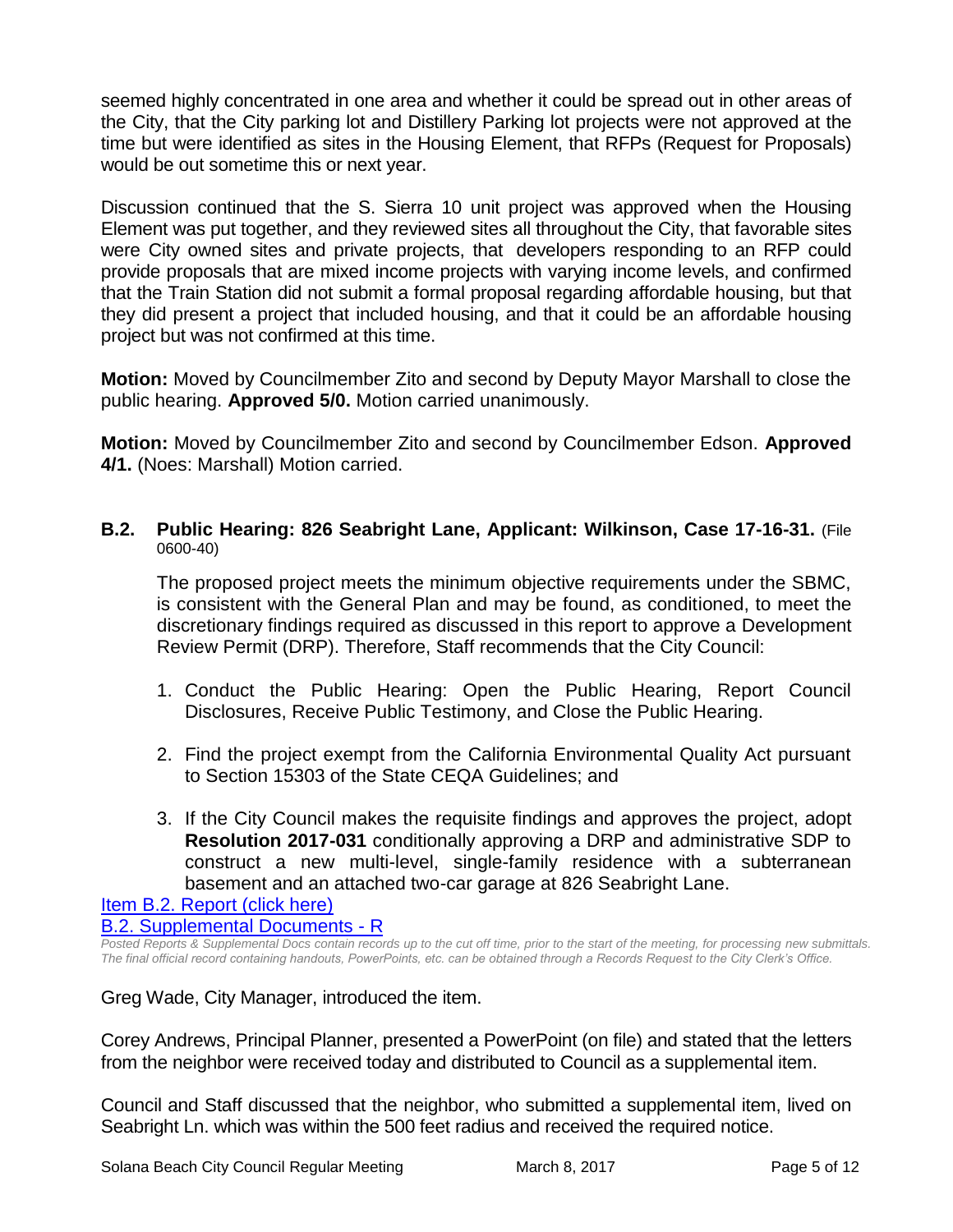Council disclosures.

Craig Friehauf, architect, stated that they did not reach out to the neighbors, and that the drainage would not flow to the neighboring property on the north.

Mo Sammak, City Engineer/Public Works Dir., stated that the property owner agreed to pump the water towards the street and that it would be done mechanically.

Craig Friehauf, architect, said that the height of the first floor plate was 9.6 feet and the second floor plate was 9 feet, and that the steps near the fire place helped to establish a view corridor.

#### Public Speaker

Matthew Poiset said he was a resident on Seabright Lane and had lived there for 10 years, that he had a good relationship with all the neighbors, that the height of the proposed project was a wall that would block sunlight to his backyard, and that the neighborhood was moving to massive mansions. He said that he understood that this was a flip home, that he was not contacted by the architect or the neighbor, and asked for the opportunity to discuss this further. He stated that he was not familiar with the View Assessment process and did not have a chance to proceed further on time.

Mayor Nichols clarified that the proposed project was not requesting a variance because it was less than 25 feet.

Craig Friehauf, architect, said that the setbacks were 30 feet from the neighbor's property and did not exceed the setback requirements.

Philip Wilkinson, applicant, stated that he purchased the house in March of 2016, that he intended to build a beautiful home to improve the neighborhood, that the drainage issue would be addressed, that the other homes were much larger than the one they were proposing, that it was not a big mansion, and that he was not clear what view the speaker was referring to.

Councilmembers Zito and Edson inquired about roof peak and pad elevation heights and the Applicants responded that the roof peak at the north end was 19 feet 5 inches and that the applicant felt that it was necessary to have 18 inches of height in order to allow more view of the ocean.

**Motion:** Moved by Deputy Mayor Marshall and second by Councilmember Hegenauer to close the public hearing. 2/3 (Noes: Nichols, Zito, Edson). Motion failed.

Council discussed that the house fit with the neighborhood, that it would be ideal if the public speaker had followed the View process, that when properties had more variations in height elements in front and back that surrounding properties proposing changes may have limitations on gaining a chance of a view in the future, that the 19 ft. height may prohibit this change for surrounding areas.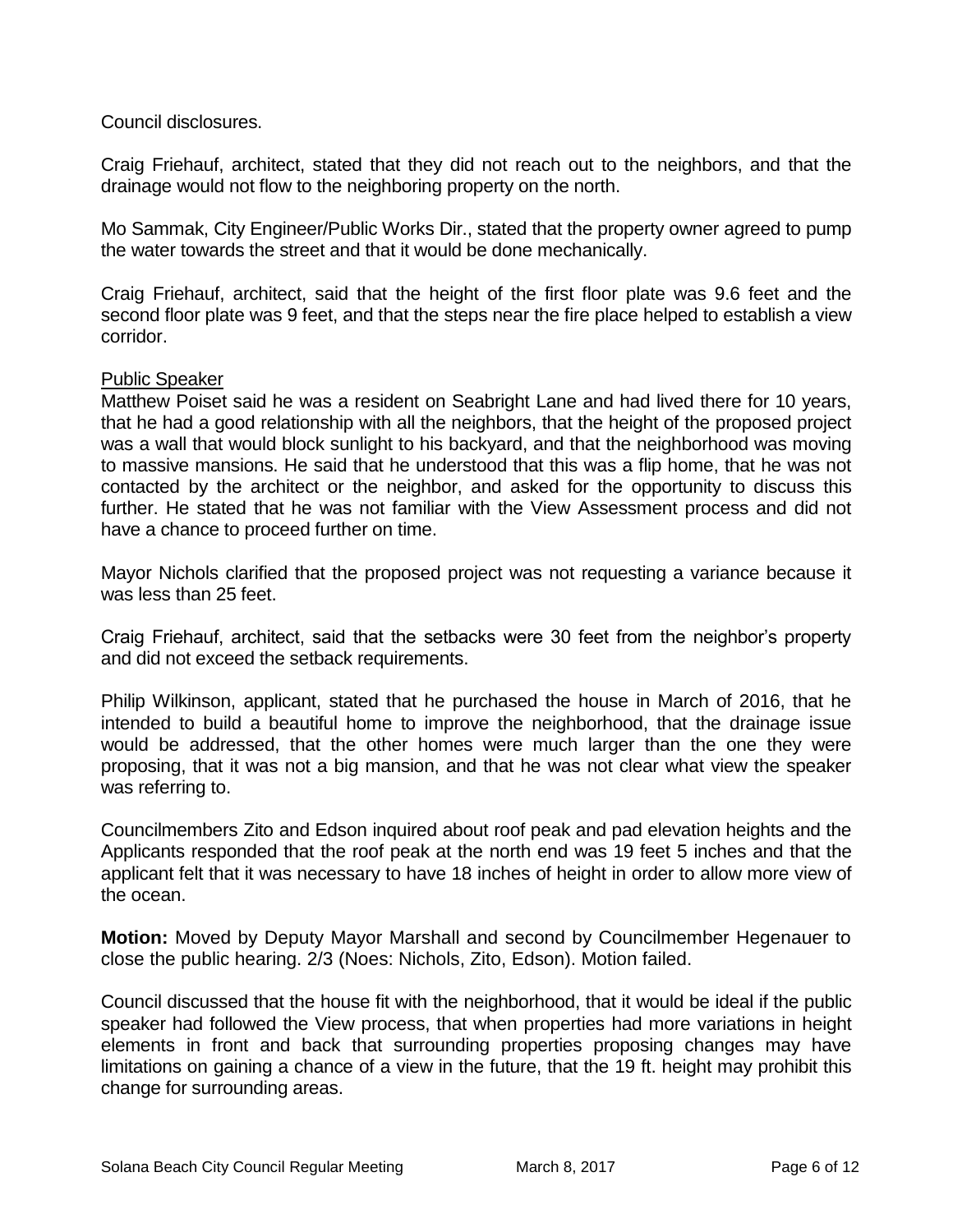Councilmember Edson stated that she did not favor the project as it was submitted due to the surrounding properties difficulty to gaining any view corridor and asked the public speaker if he would feel better if the height was lowered by 3 ft.

Matthew Poiset stated that he would feel better if it was lowered by 3 feet and confirmed that the pictures submitted for views were taken from his roof.

Councilmember Zito asked the applicant's architect if there would be some consideration to lower the project by 3 feet.

Craig Friehauf, architect, stated that Council wanted him to design for a potential view that the speaker did not have but may have, that it was difficult to adjust at this point, that the second story could have moved to the other side with a better view for the applicant but they did not because they assumed the people behind the project would want a view, that they raise it a bit to get a view but kept it single story to allow others some view area, and that asking to design for future views was opening for designed for future projects.

Council and Mr. Friehauf discussed that a 19 ft. story building was not really a single story building, that it would be difficult for him to reduce the height by 3 ft. but would have to talk with the applicant, and what other amount might he be able to lower the height if not the full 3 ft.

> Mayor Nichols recessed the meeting at 7:10 p.m. for a break and reconvened at 7:15 p.m.

Craig Friehauf, architect, stated that the applicant agreed to lower the height by 1.5 feet and the height would be18 feet.

**Motion:** Moved by Deputy Mayor Marshall and second by Mayor Nichols to close the public hearing. **Approved 5/0.** Motion carried unanimously.

Council discussed that 18 feet was acceptable, that the potential views were not considered primary views, and that the applicant met the guidelines.

Councilmember made a motion with the proposed modification to limit the height to 18 feet height.

**Motion:** Moved by Councilmember Zito and second by Councilmember Edson to approve with modifications to limit the height to 18 feet. **Approved 5/0.** Motion carried unanimously.

#### **B.3. Public Hearing: 635 N. Granados, Applicants: Carlborg, Case 17-16-29.** (File 0600-40)

The proposed project meets the minimum zoning requirements under the SBMC, may be found to be consistent with the General Plan and may be found, as conditioned, to meet the discretionary findings required as discussed in this report to approve a Development Review Permit (DRP) and administratively issue a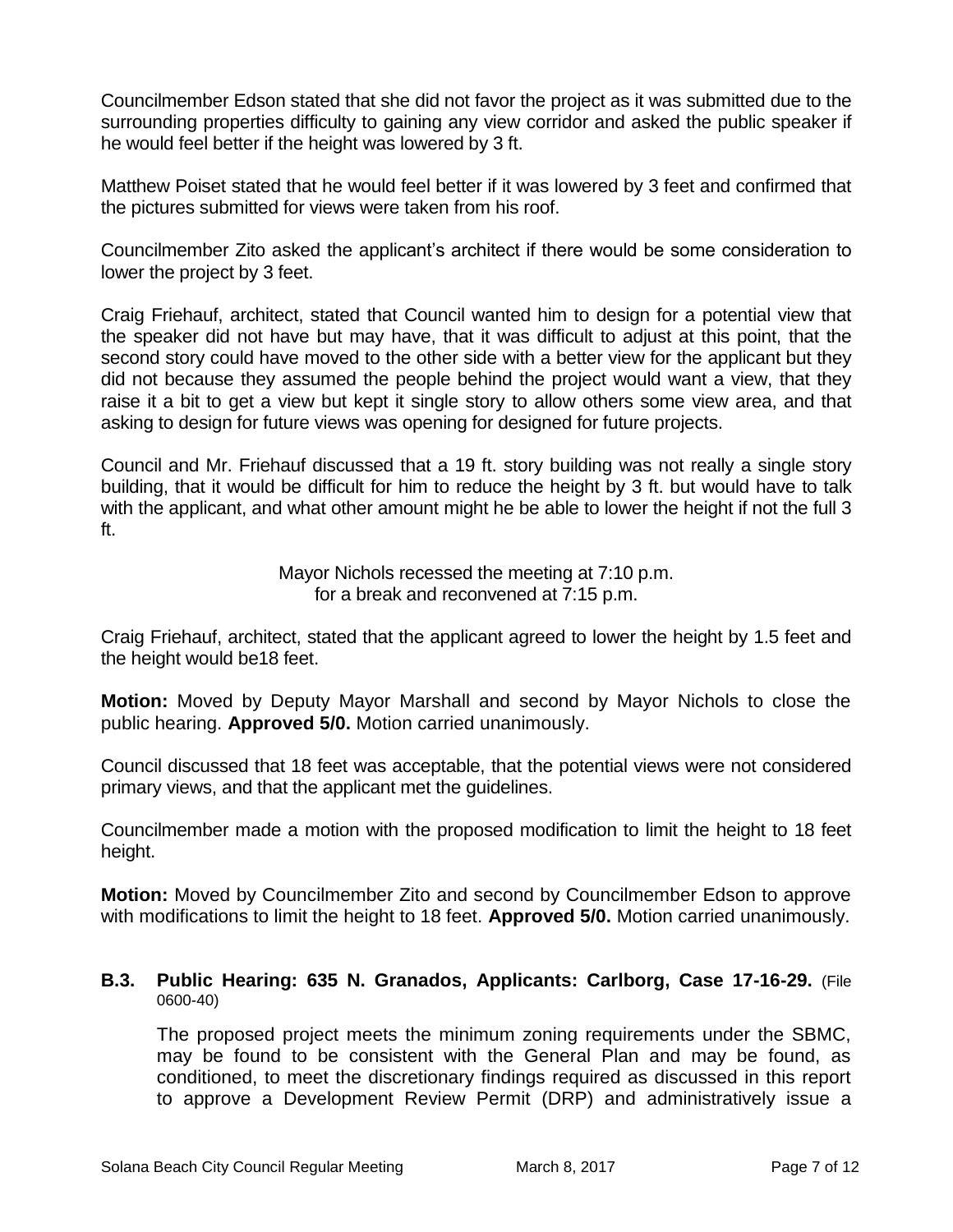Structure Development Permit (SDP). Therefore, Staff recommends that the City Council:

- 1. Conduct the Public Hearing: Open the Public Hearing, Report Council Disclosures, Receive Public Testimony, and Close the Public Hearing.
- 2. Find the project exempt from the California Environmental Quality Act pursuant to Section 15303 of the State CEQA Guidelines; and
- 3. If the City Council makes the requisite findings and approves the project, adopt **Resolution 2017-032** conditionally approving a DRP and an SDP to demolish an existing single family residence, construct a new two-story, single-family residence with an attached two-car garage, and perform associated site improvements at 635 North Granados Avenue, Solana Beach.

[Item B.3. Report \(click here\)](https://solanabeach.govoffice3.com/vertical/Sites/%7B840804C2-F869-4904-9AE3-720581350CE7%7D/uploads/Item_B.3._Report_(click_here)_3-8-17.PDF)

[B.3. Updated Report # 1](https://solanabeach.govoffice3.com/vertical/Sites/%7B840804C2-F869-4904-9AE3-720581350CE7%7D/uploads/B.3._Updated_Report__1_-_3-8-17.pdf)

[B.3. Supplemental Documents -](https://solanabeach.govoffice3.com/vertical/Sites/%7B840804C2-F869-4904-9AE3-720581350CE7%7D/uploads/B.3._Supplemental_Documents_-_R_3-8-17.pdf) R

B.3. Supplemental [Documents last update 3-6-17 -](https://solanabeach.govoffice3.com/vertical/Sites/%7B840804C2-F869-4904-9AE3-720581350CE7%7D/uploads/B.3._Supplemental_Documents_3-8_last_update_3-6-17_-_R.pdf) R

*Posted Reports & Supplemental Docs contain records up to the cut off time, prior to the start of the meeting, for processing new submittals. The final official record containing handouts, PowerPoints, etc. can be obtained through a Records Request to the City Clerk's Office.*

Greg Wade introduced the item.

Katie Benson presented a PowerPoint (on file).

Council Disclosures.

Eric and Michelle Carlborg, applicants, presented a PowerPoint (on file) and said that they planned to move into the property, that they focused on working with the existing topography's slope, that they posted story poles, that based on meetings with their neighbors they lowered their originally proposed roofline addressing a view preservation for a neighbor, moved the project 5 ft. and removed an encroaching deck due to privacy concerns of the neighbor to the west as well addressing a view enhancement for another neighbor, and signed a view preservation agreement with the County limiting landscaping heights for all plants and tree heights on their property, as well as other issues to address design concerns, and passed the 30 day period without any opposition.

Jennifer Bolyn, architect, continued the PowerPoint (on file), summarized the work on the property, that the applicants were focused on working with the neighbors to minimize impacts of views, changed the driveway to lessen the grade, that there were many façade variations, the project was purposely expanded towards Granados which made the home appear to be single story due to the grade differential and to accommodate a better garage design, that green building components were being introduced such as solar panels, LED lights, some reclaimed wood and enhanced insulation, and reduced the irrigated landscape area by 1,400 sq. ft., that they believed they had meet the DRP criteria, and that there was support from many neighbors in the area.

Gordon Johns stated that he lived on N. Granados Ave., that he bought his home in 1980, that most of Solana Beach was built on a slope like his house, that they added to their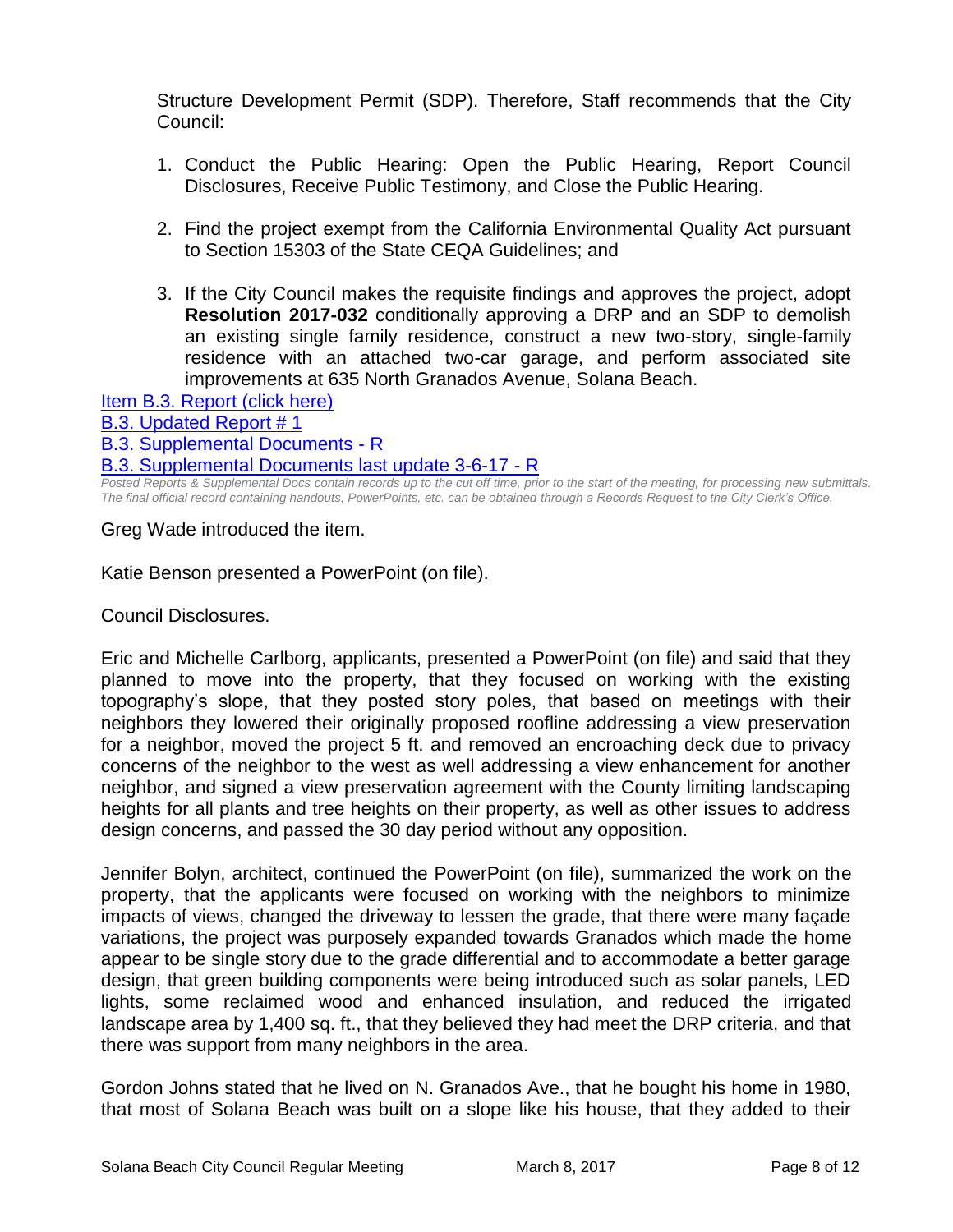home by building down and that he wanted to keep his property as a single story house and not build a second story, and that the concept of a second story did not fit since it was at the main primary level, and that he supported the Carlborg's as neighbors and they had demonstrated communication with the neighbors.

John Vinson stated that he lived on N. Granados, that he bought his house in 1999 and demolished and re-built the house in 2005, that his primary view was right over the Carlborg's house and that the Carlborg's worked above and beyond to work at building consensus with the neighbors and their wishes and identified every concern that they, that this project would enhance the area and Solana Beach, that views would be enhanced by the removal of the palm trees, and the value of the surrounding properties would be enhanced.

**Motion:** Moved by Councilmember Zito and second by Deputy Mayor Marshall to closed the public hearing. **Approved 5/0**. Motion carried unanimously.

Council stated that they appreciated the outreach to working with neighbors, welcomed the Carlborgs to Solana Beach, that their efforts were a great example on how to work and collaborate a be a good neighbor, that this was one of the best cases of an applicant reaching out to their neighbors by their communication and sending out letter to reach a collaborative work.

**Motion:** Moved by Deputy Mayor Marshall and second by Councilmember Zito. **Approved 5/0**. Motion carried unanimously.

# **B.4. Public Hearing: SANDAG'S 2016 Regional Transportation Improvement Program Amendment.** (File 0840-30)

Recommendation: That the City Council

- 1. Conduct the Public Hearing: Open the public hearing, Report Council disclosures, Receive public testimony, Close the public hearing.
- 2. Adopt **Resolution 2017-034** approving an amendment to the SANDAG 2016 Regional Transportation Improvement Program (RTIP) of projects for Fiscal Years 2017 through 2021 to increase programmed funding for the Pavement Resurfacing Project (SB16).

[Item B.4. Report \(click here\)](https://solanabeach.govoffice3.com/vertical/Sites/%7B840804C2-F869-4904-9AE3-720581350CE7%7D/uploads/Item_B.4._Report_(click_here)_3-8-17.PDF)

*Posted Reports & Supplemental Docs contain records up to the cut off time, prior to the start of the meeting, for processing new submittals. The final official record containing handouts, PowerPoints, etc. can be obtained through a Records Request to the City Clerk's Office.*

Greg Wade, City Manager, introduced the item.

Council and Staff discussed whether the recent controversy of SANDAG's long term planning algorithm forecasting a shortfall in their projection of about 20 percent and that the City Manager confirmed with Jose Nucio, SANDAG's TransNet coordinator, to confirm that the submitted revenues were not related to the forecast models, but instead to actual Fiscal Year 2016 and current Fiscal Year to-date receipts of TransNet, so it was real projection based on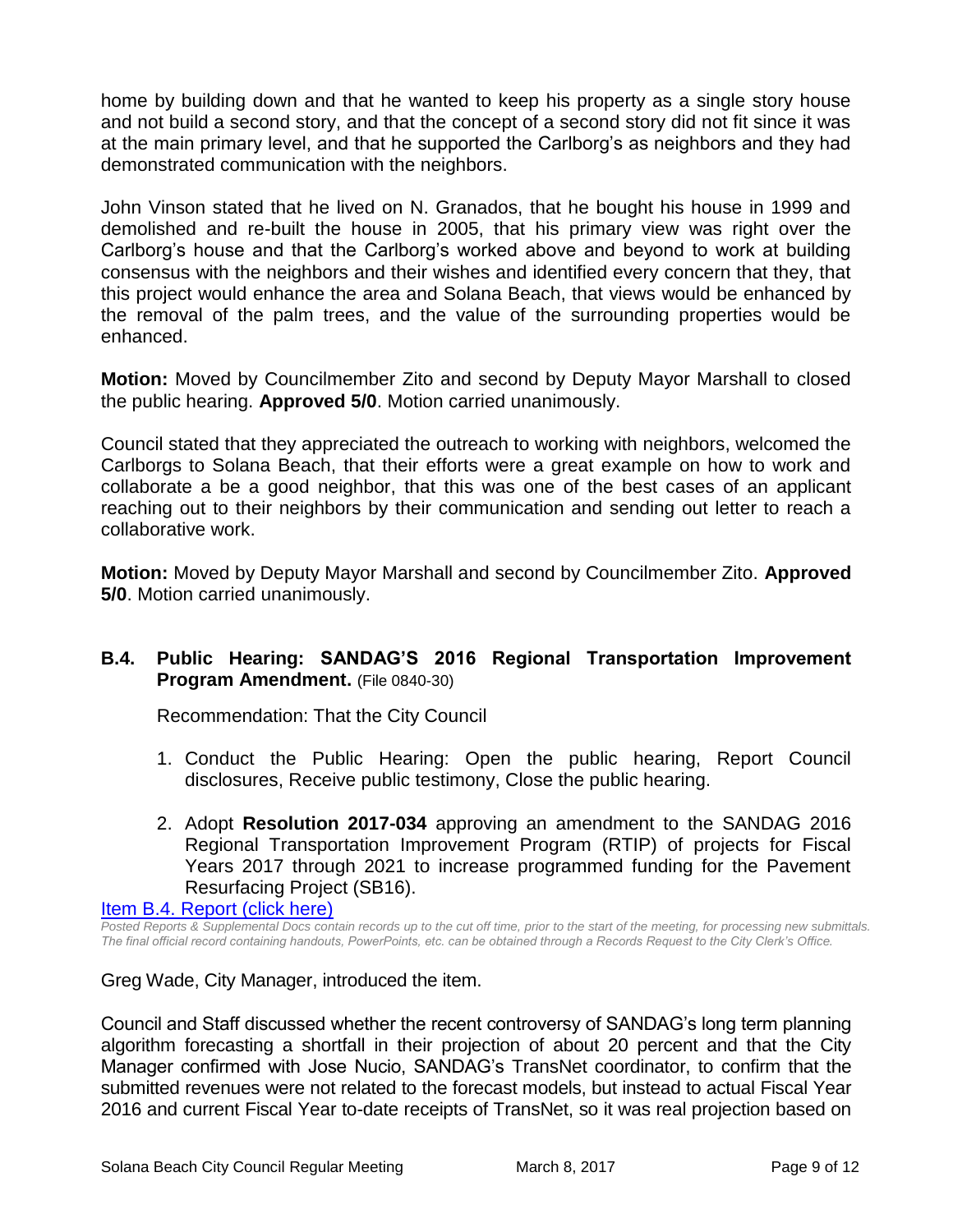actual receipts.

**Motion:** Moved by Councilmember Zito and second by Councilmember Edson. **Approved 5/0**. Motion carried unanimously.

# **C. STAFF REPORTS**: (C.1. - C.2.)

*Submit speaker slips to the City Clerk.*

# **C.1. North County Transit District (NCTD) Potential Public Financing of the Solana Beach Transit Center.** (File 0150-75)

Recommendation: That the City Council

1. Consider the information provided and adopt **Resolution 2017-035** authorizing the City Manager to enter into a Memorandum of Understanding (MOU) with the North County Transit District regarding potential Public Financing of the Solana Beach Transit Center.

[Item C.1. Report \(click here\)](https://solanabeach.govoffice3.com/vertical/Sites/%7B840804C2-F869-4904-9AE3-720581350CE7%7D/uploads/Item_C.1._Report_(click_here)_3-8-2017.PDF) 

*Posted Reports & Supplemental Docs contain records up to the cut off time, prior to the start of the meeting, for processing new submittals. The final official record containing handouts, PowerPoints, etc. can be obtained through a Records Request to the City Clerk's Office.*

Greg Wade, City Manager, introduced the item and stated it was a second MOU (Memorandum of Understanding) that would provide participation between the City and North County Transit District to work on options for public financing and infrastructure improvements, for example, parking facilities, and obtaining grant funding and other options.

Council and Staff discussed that the next step would be to work on a study to identify the development and financing options, to explore other ways to obtain financing through application fees that could be waived resulting in a financial contribution for the project, utilize permit fees, look at TOT (Transient Occupancy Tax) revenue sources that would go back into the project, sales tax sharing agreements, consider a shared agreement with NCTD and/or hire a lobbyist to work at the Federal level, that there may be some reluctance to contribute City funds to the transit portion of the project which should be NCTD's responsibility and rather assist in pursuing grants and acquiring other funds to provide the City more parking.

**Motion:** Moved by Councilmember Zito and second by Councilmember Edson. **Approved 5/0**. Motion carried unanimously.

# **C.2. Introduction (1st Reading) Ordinance 473 - Citywide Traffic Speed Survey Validation and Speed Limit Changes.** (File 0860-20)

Recommendation: That the City Council

1. Introduce **Ordinance 473** amending Chapter 10.36, Articles I and II, allowing speed limits to be declared by Council resolution and repealing sections related to individual street segment speed limit changes.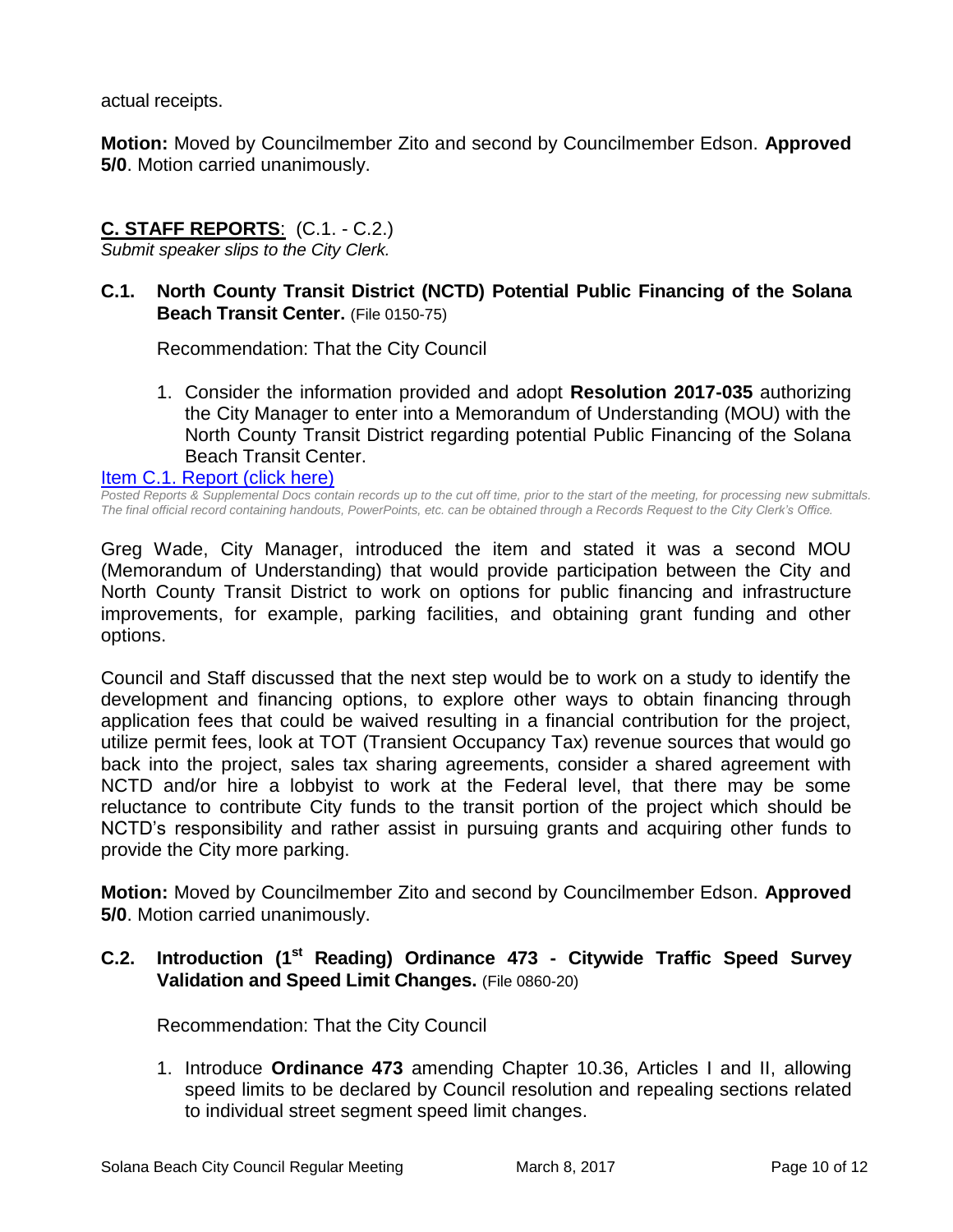#### 2. Adopt **Resolution 2017-020**:

- a. Validating the 2016 City Wide Engineering and Traffic Speed Surveys performed by Linscott Law & Greenspan.
- b. Declaring upon the basis of the 2016 City Wide Engineering and Traffic Speed Surveys that the speed limits listed in Exhibit A shall be effective when appropriate signs giving notice thereof are erected upon the street.

#### [Item C.2. Report \(click here\)](https://solanabeach.govoffice3.com/vertical/Sites/%7B840804C2-F869-4904-9AE3-720581350CE7%7D/uploads/Item_C.2._Report_(click_here)_3-8-17.PDF)

*Posted Reports & Supplemental Docs contain records up to the cut off time, prior to the start of the meeting, for processing new submittals. The final official record containing handouts, PowerPoints, etc. can be obtained through a Records Request to the City Clerk's Office.*

Greg Wade, City Manager, introduced the item.

Mo Sammak, City Engineer/Public Works Dir., presented a PowerPoint (on file).

Greg Wade, City Manager, clarified that on the slide 12 the proposed speed limit increase should have read 35mph to 40mph on the northbound Highway 101 and South of Dahlia to Dahlia.

Shankar Ramakrishnan, consultant with Linscott, Law and Greenspan Engineers, stated that the segments could not be too short and that the procedures were based on the California Vehicle Code and the California Manual on Uniform Traffic Control Devices (MUTCD).

Mo Sammak, City Engineer/Public Works Dir., stated that the segments were selected by identifying a reasonable segment if the traffic pattern and behavior, such as traffic volume, changed over time.

Council, Staff, and Consultant discussed that the road characteristics dictated a reasonable speed even if there was no posted speed limit and that the City could impose the speed limits in construction zones as needed.

Council discussed suggestions of lowering the speed limits on segments 7, 15, and 31, transitioning from 40mph to 35mph at Ocean St., and temporary speed limit of 30mph near the school on Stevens in the construction zone;

Johanna Canlas, City Attorney, stated that speeding citations were not allowed if they were not supported by the speed survey.

**Motion:** Moved by Councilmember Zito and second by Deputy Mayor Marshall to approve recommendations as well as establish 25mph speed limit in segment 15, 25mph speed limit in segment 3, and to leave the existing speed limit at 30mph in segment 31. **Approved 5/0**. Motion carried unanimously.

#### **COMPENSATION & REIMBURSEMENT DISCLOSURE:** None

GC: Article 2.3. Compensation: 53232.3. (a) Reimbursable expenses shall include, but not be limited to, meals, lodging, and travel. 53232.3 (d) Members of a legislative body shall provide brief reports on meetings attended at the expense of the local agency at the next regular meeting of the legislative body.